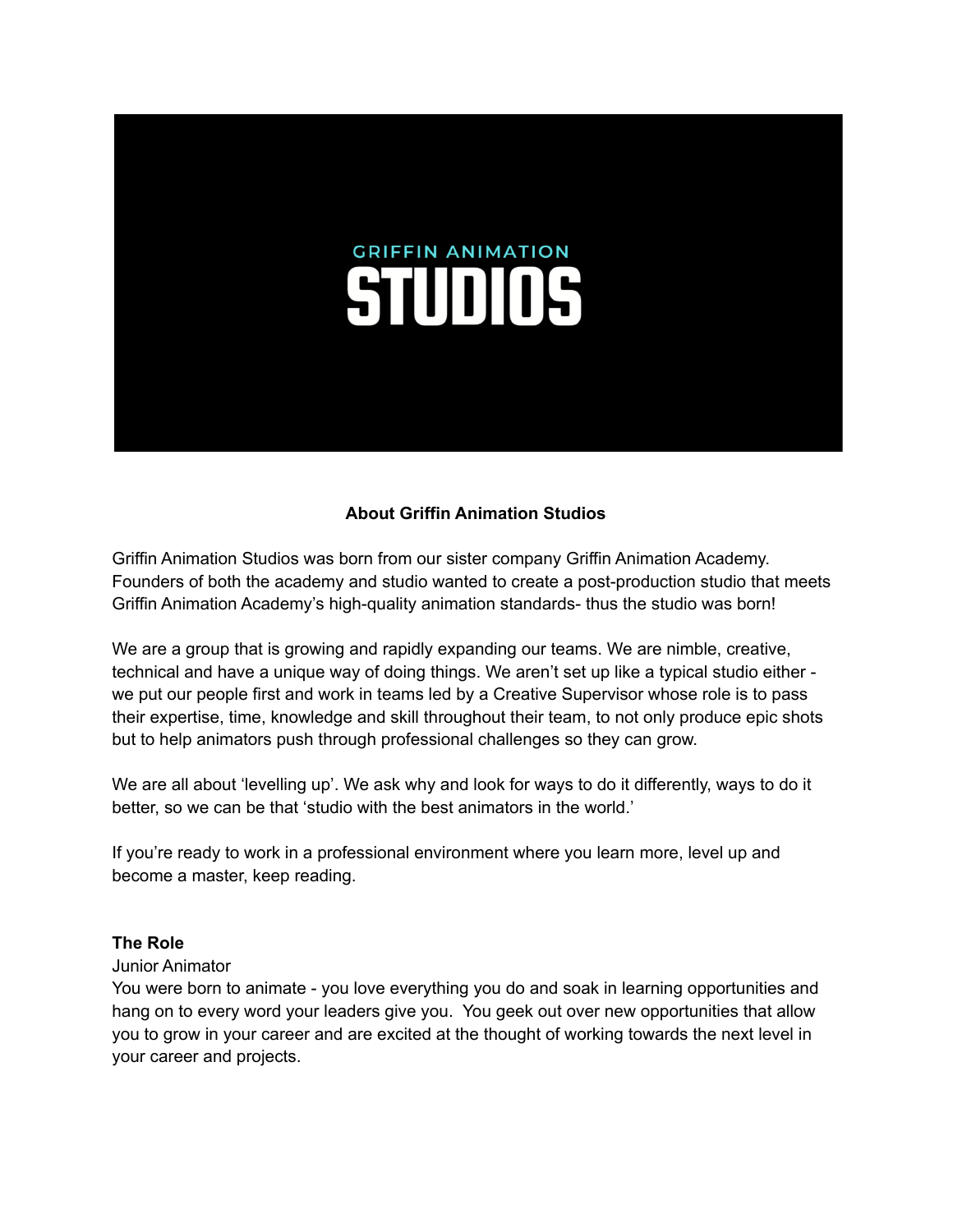This is an exciting opportunity for Junior animators who have some experience under their belt and are ready to work hard to get the best results. Your team will boast an impressive lineup of the world's best talent including excellent juniors, highly talented Mid-Levels and an Apprentice Supervisor and Creative Supervisor.

If you're ready to propel high-quality animations and become a master at your craft, we'd love to hear from you.

# **You**

- A positive attitude ready to challenge yourself as an animator and leader each of our roles has the opportunity to Level up and grows into leadership roles
- Are excited to contribute to your team's growth and the quality of the project
- Have 2+ years of 3D animation experience
- Have worked on high-end films and/or games
- Are fluent in Maya
- Have Experience Animating in various styles (creatures, realistic humans, motion capture, vehicles, complex characters objects, cameras, etc.) as required by projects
- Have used Perforce, Shotgrid, Syncsketch and other industry common tools
- Proactive, with the ability to act on a creative vision and ready to learn from the leaders on your team
- Are excited to learn and grow
- Are able to take constructive criticism and ready to apply this to your work
- A desire to work in both high-end games and film
- Unreal experience is an asset but not required
- Games experience an asset but not required
- Must be willing to take a Griffin Animation Academy course every 6 months (paid for by the company)

# **What we Offer**

- A competitive salary that commensurates with experience
- Full-time employment
- Extended Health and Dental
- 2 Weeks Paid Vacation, increasing a week per year
- 1 Week Paid off at Christmas Company-Wide Time Off
- Paid Sick Time
- Paid training time